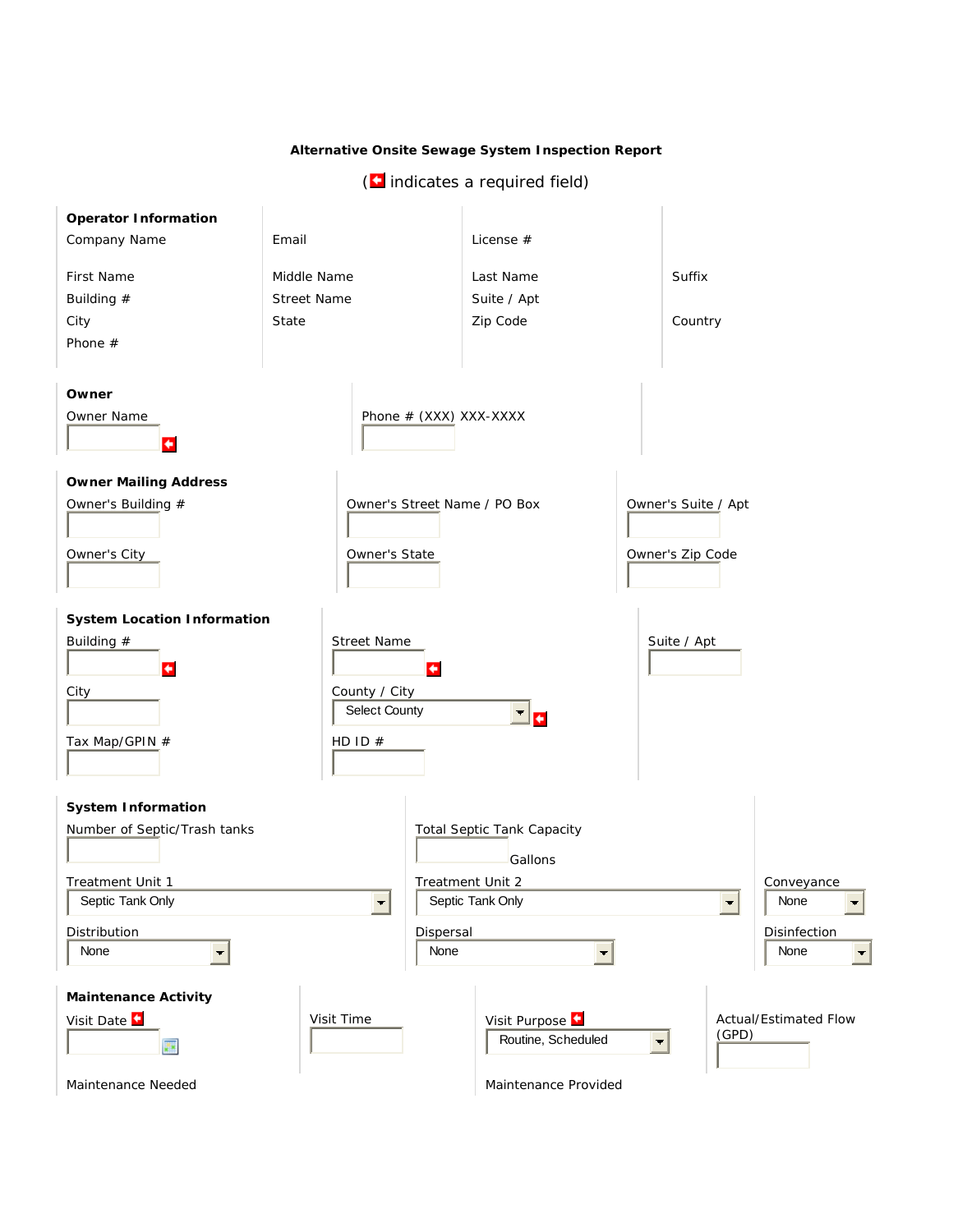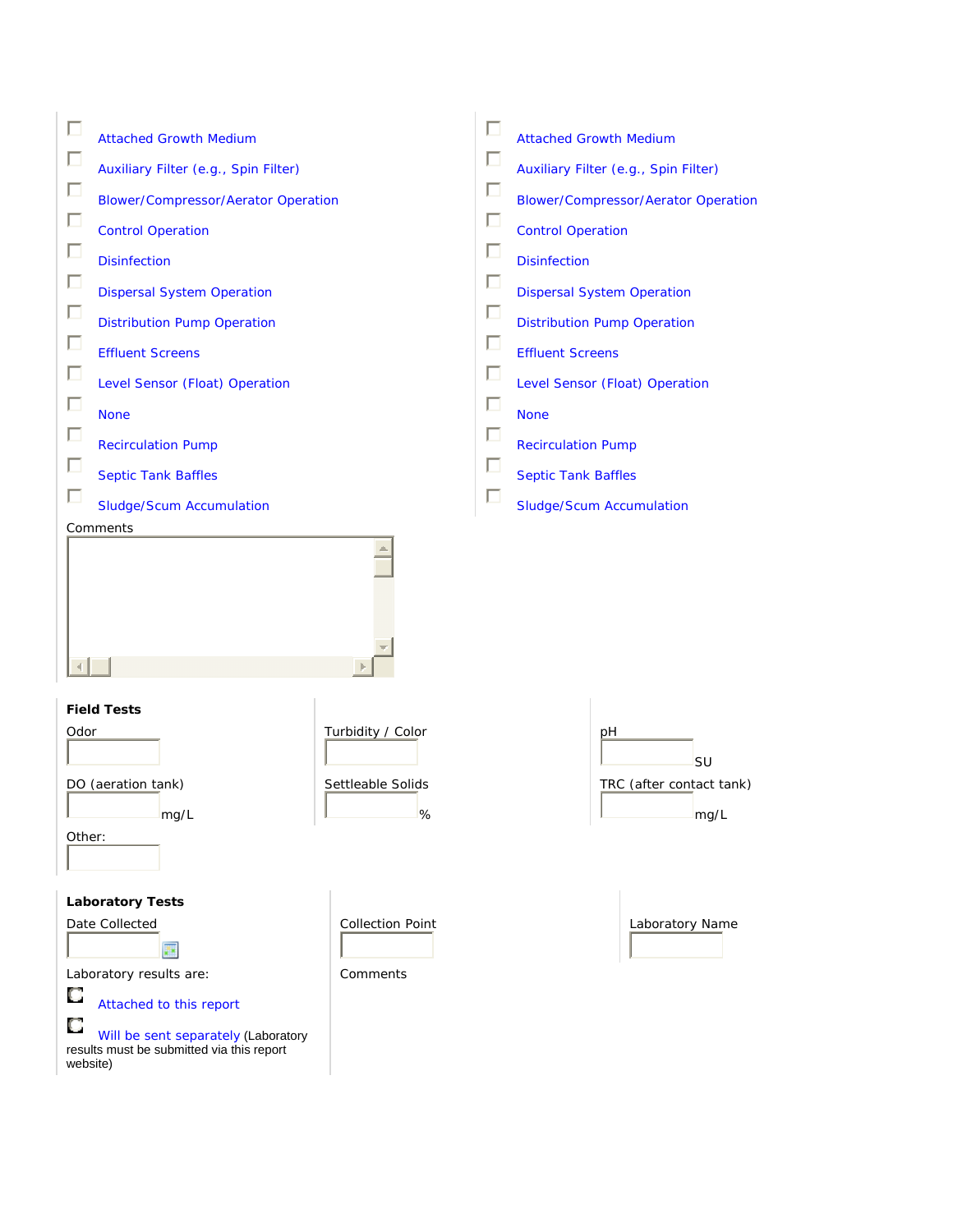

Attach Lab report at bottom of page!

| <b>System Pumpout</b>                                      |                             |                             |
|------------------------------------------------------------|-----------------------------|-----------------------------|
| Reason for pumping<br>Routine, Scheduled<br>$\blacksquare$ | Date Pumped<br>ц×.          | <b>Disposal Site</b>        |
| Volume Pumped                                              |                             |                             |
| Septic Tank 1<br>gallons                                   | Septic Tank 2<br>gallons    | Pump/Siphon Tank<br>gallons |
| Treatment Unit 1<br>gallons                                | Treatment Unit 2<br>gallons | Other<br>gallons            |
| <b>Pumpout Comments</b>                                    | $\mathbb{R}$                |                             |

## *Certification of Inspection and Results*

I hereby certify О This AOSS is functioning as designed and in accordance with the performance/maintenance requirements of 12VAC5-613.

 $\overline{\mathbb{C}}$ This AOSS should now return to normal function after having provided the above stated routine maintenance.

O This AOSS is not functioning as designed or in accordance with the performance/maintenance requirements. The additional actions listed above are required to return the AOSS to normal function.

| This report provided to AOSS owner on |                |               |
|---------------------------------------|----------------|---------------|
| Date                                  | $T_{\rm at}$ ! | <b>O</b> Time |
| Operator Name                         |                |               |
| Operator License #                    |                |               |

## **You must certify the system before adding attachments!**

*Attachments & Additional Comments* Additional Comments